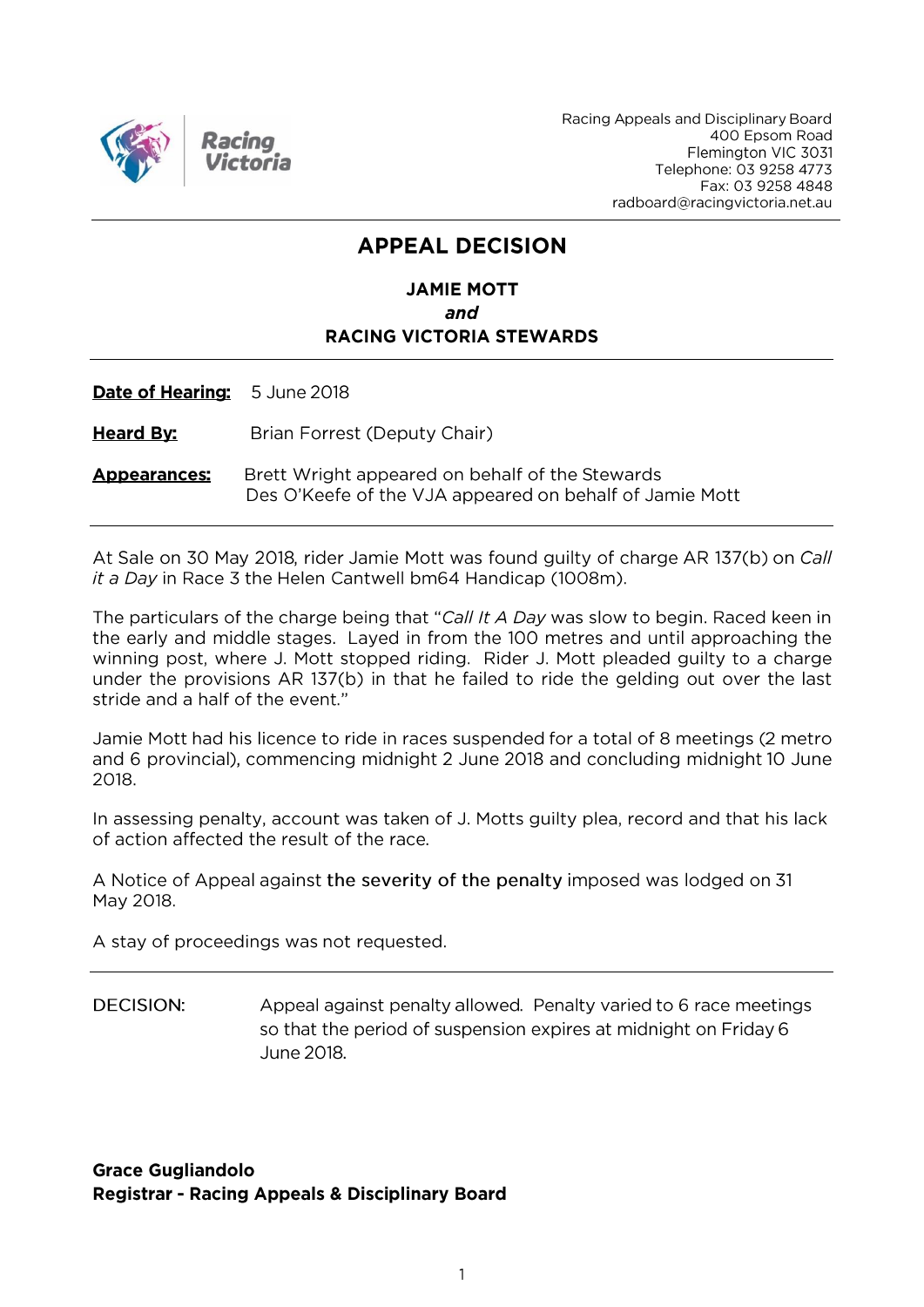# **TRANSCRIPT OF PROCEEDINGS**

#### **RACING APPEALS AND DISCIPLINARY BOARD**

\_\_\_\_\_\_\_\_\_\_\_\_\_\_\_\_\_\_\_\_\_\_\_\_\_\_\_\_\_\_\_\_\_\_\_\_\_\_\_\_\_\_\_\_\_\_\_\_\_\_\_\_\_\_\_\_\_\_\_\_\_\_\_

**MR B. FORREST, Deputy Chairman**

#### **EXTRACT OF PROCEEDINGS**

**DECISION**

**JAMIE MOTT**

**and** 

#### **RACING VICTORIA STEWARDS**

#### **RACING VICTORIA CENTRE, FLEMINGTON**

#### **TUESDAY, 5 JUNE 2018**

MR D. O'KEEFFE appeared on behalf of Mr J. Mott

MR B. WRIGHT appeared on behalf of the RVL Stewards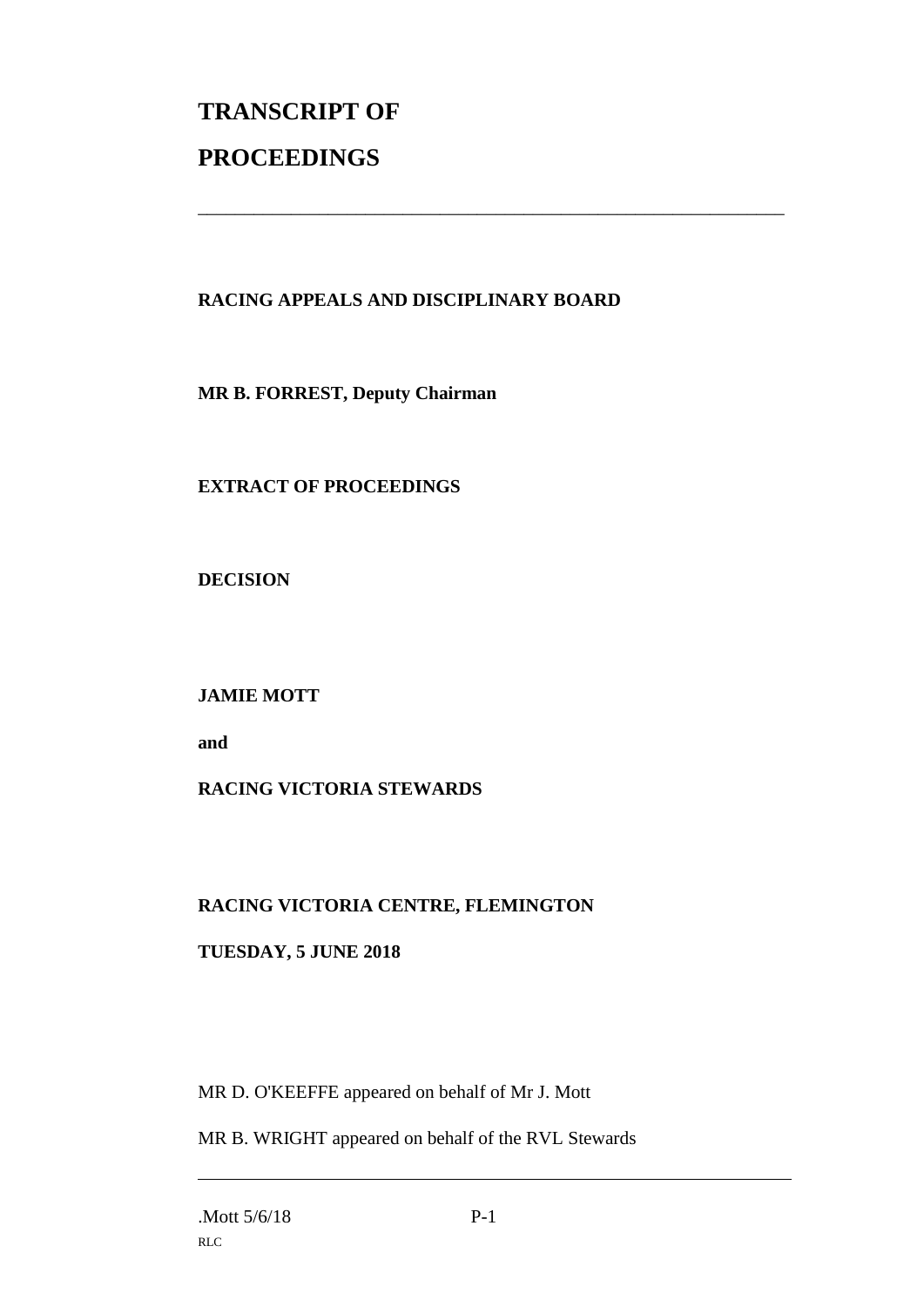DEPUTY CHAIRMAN: This is an appeal by jockey Jamie Mott against the severity of an eight-meeting suspension for his ride on Call It a Day in race 3 at Sale on 30 May 2018. Stewards found that Jamie Mott, in breach of AR 137(b), had failed to ride his mount out to the end of the race, specifically that he sat up over the last one and a half strides, thereby depriving his horse of third placing. Call It a Day finished fourth, officially .2 of a length, in racing parlance a half-neck, from the third placegetter, Yulong Yongxing.

On the day, Jamie Mott pleaded guilty to the charge. He explained that over the final 100 metres, his mount was tiring badly and laying in. In determining penalty, Stewards acknowledged the horse laid in and also took into account the guilty plea.

Jamie Mott is an experienced and accomplished rider. He has a very good record. His statement that his mount was tiring badly and laying in is a plausible explanation for his actions; in his words, being "a bit easy in the last two strides". I note here that in this race, Call It a Day was resuming from a 12-month injury lay-off.

Mr O'Keeffe, on behalf of Jamie Mott, submitted that his riding did not affect the placings. Mr Wright, for the Stewards, disagreed. While allowing for the camera angle, I am inclined to the view the result was affected by the riding.